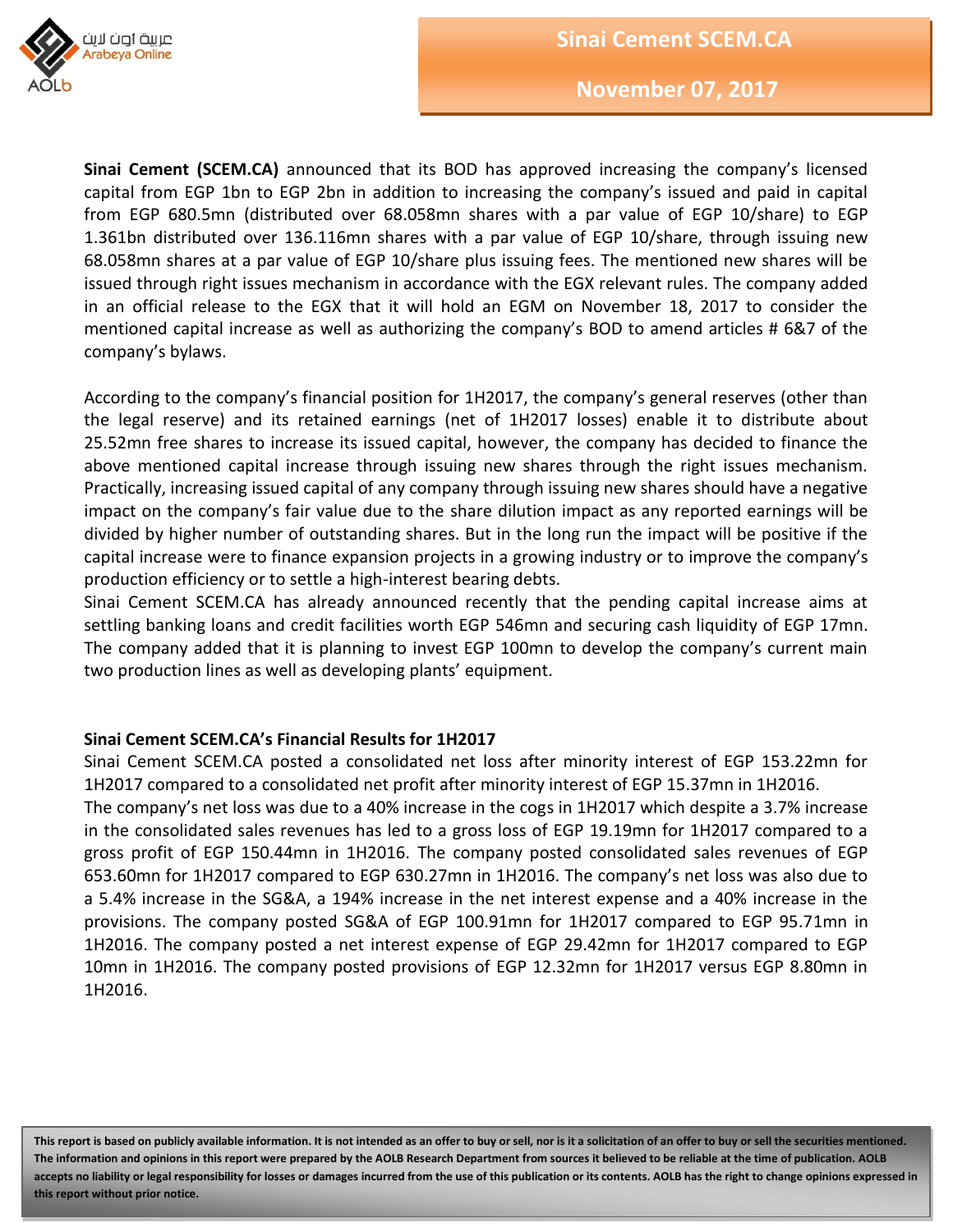



| <b>Cement Producer</b>                                                | <b>Production Capacity in</b><br><b>Million Ton/Year</b> | <b>Share of Total Capacity</b> |
|-----------------------------------------------------------------------|----------------------------------------------------------|--------------------------------|
| <b>Suez Cement SUCE.CA</b>                                            | 12                                                       | 18%                            |
| <b>ASIC Cement Co</b>                                                 | 6.5                                                      | 10%                            |
| Al Arish Cement                                                       | 3.5                                                      | 5%                             |
| <b>National Cement NCEM.CA</b>                                        | 3                                                        | 5%                             |
| Al Nahda Cement Co                                                    | 1.9                                                      | 3%                             |
| Al Amreya Cement                                                      | 3.5                                                      | 5%                             |
| Alexandria Portland Cement Co                                         | 1.6                                                      | 2%                             |
| <b>Arabian Cement ARCC.CA</b>                                         | 5                                                        | 8%                             |
| Lafarge Egypt Cement Co                                               | 10                                                       | 15%                            |
| Misr Beni Suef Cement MBSC.CA                                         | 1.5                                                      | 2%                             |
| South Valley Cement SVCE.CA                                           | 1.5                                                      | 2%                             |
| <b>Egypt's total Production Capacity including other</b><br>producers | 66                                                       | 76%                            |

The following table demonstrates the most important cement producers in Egypt along with their current designed production capacities in million tons per year:

*Source: Al Mal Newspaper and AOLB Research.* 

According to official industrial sources, Egypt's local demand for cement increased to 57.3mn tons in FY2016 hence marking a 6.5% increase compared to local demand of 53.8mn tons in FY2015.

# **Egypt's current Cement production capacity and the new production capacities that will be brought into stream in the coming period**

Egypt's Industrial Development Authority (IDA) has recently sold three licenses to three companies to implement new cement production plants in Egypt. The three companies are Al Sewedy Cement Co, South Valley Cement SVCE.CA and El Masryeen Group. Every license authorizes the buyer to implement a plant to produce up to 2mn tons of cement per year. The three companies have already started the construction works. SVCE.CA was reported to have scheduled the trial operations for its new plant by the end of 2017 or so. According to the terms and conditions stipulated in the licenses given to the three companies, every company will have to produce and secure the energy required to operate the new plant. Also every company will adhere to the rule which states that it will produce cement through using raw materials obtained from quarries and not just through using clinker obtained from a third party.

It is worth noting that Al Arish Cement Company, which is an affiliate of the Egyptian Armed Forces, was reported to have been conducting an expansion plan to increase its production capacity from 3.2- 3.5mn tons/year of cement to 6.4mn tons of cement per year, with the mentioned expansions to come into stream by the end of 2017. According to China-based Sinoma International Engineering Company,

The Egyptian Armed Forces have signed an agreement with Sinoma by which the latter will implement six new cement production lines in Egypt to produce about 12mn tons of cement per year with the mentioned production lines to come into stream by the end of 2019.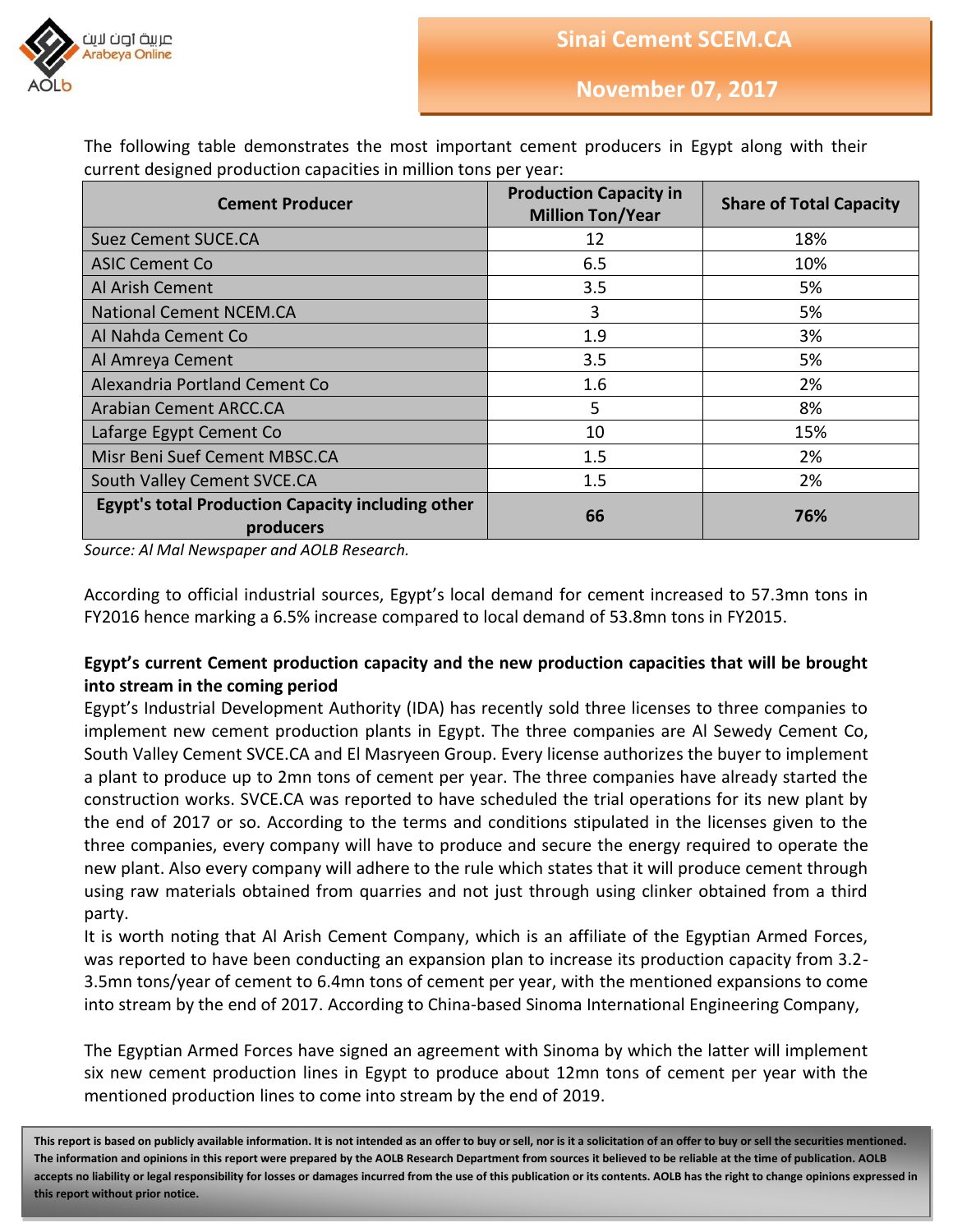

#### **The Factors that will Boost Local Demand on Cement**

Despite the fact that Egypt's current total production capacity is more than 66mn tons of cement per year which seems to be higher than the local demand which reached 57mn tons per year in 2016, but the country's local demand for cement has increased by 6.5% in 2016 compared to 2015 and is expected to reach 80mn tons per year by 2020 according to GAFI's estimates. The local demand for cement in Egypt has increased for several reasons such as, implementing large and several infrastructure projects, implementing mega national housing projects such as the social housing project, middle-class housing project (Dar Masr), Sakan Masr housing project, Beit Al Watan housing project which targets Egyptian expatriates and several large housing and real estate investment projects that are currently implemented by the private sector. Also implementing the New Administrative Capital Project, the Suez Canal Axis project in addition to the increasing marriage rate which along with other factors has increased the local demand for new residential units to 600k units per year, all these factors combined have boosted the local demand for cement. The economic development breakthrough in general is expected to boost local demand for cement. Also it is worth noting that the local merchants and distributors of building materials in Egypt have also contributed to the increase in the local demand for cement in the recent periods due to their increased appetite to rebuild their own inventories in anticipation for price increase.

#### **Floatation of Egyptian Pound and Its Impact on Egypt's Annual Exports of Cement**

The Head of the Cement Industry Division at the Federation of the Egyptian Industries was recently reported to have said that the adoption of the floating exchange rate regime in addition to the slow growth in the local demand for cement in 1Q2017 have enabled the local cement manufacturing plants to export about 1mn tons of cement in 1Q2017 for the first time in eight years record. The same source added that the local cement manufacturing companies were unable to export cement in the past few years due to losing competitive advantages because of the fixed exchange rate regime that was in effect in Egypt which have made the local prices of cement higher than the international prices of cement. Now after the adoption of the floating exchange rate regime which caused a depreciation of about 50% in the value of the Egyptian Pound, the local cement producers have restored their competitive advantages as the local prices of cement have increased by less than the depreciation in the Egyptian Pound. It is worth noting that Egypt had exported 12.3mn tons of cement in 2004 which is considered the highest record in the country's annual exports of cement in the past years. Egypt's

Annual exports of cement then deteriorated to 6mn tons in 2007 and then to 300k tons in 2014. The head of the cement division at the Federation of the Egyptian Industries said also that the local cement producers target increasing the total production capacities to 84mn tons of cement by 2020 and they can boost it further to 100k tons per year in the way that could enable Egypt to export 10mn to 30mn tons of cement per year to increase the country's annual proceeds of foreign currency. It is worth noting that despite the fact that the current designed production capacities for cement producers in Egypt are estimated at more than 66mn tons of cement per year but the majority are not operating at high capacities.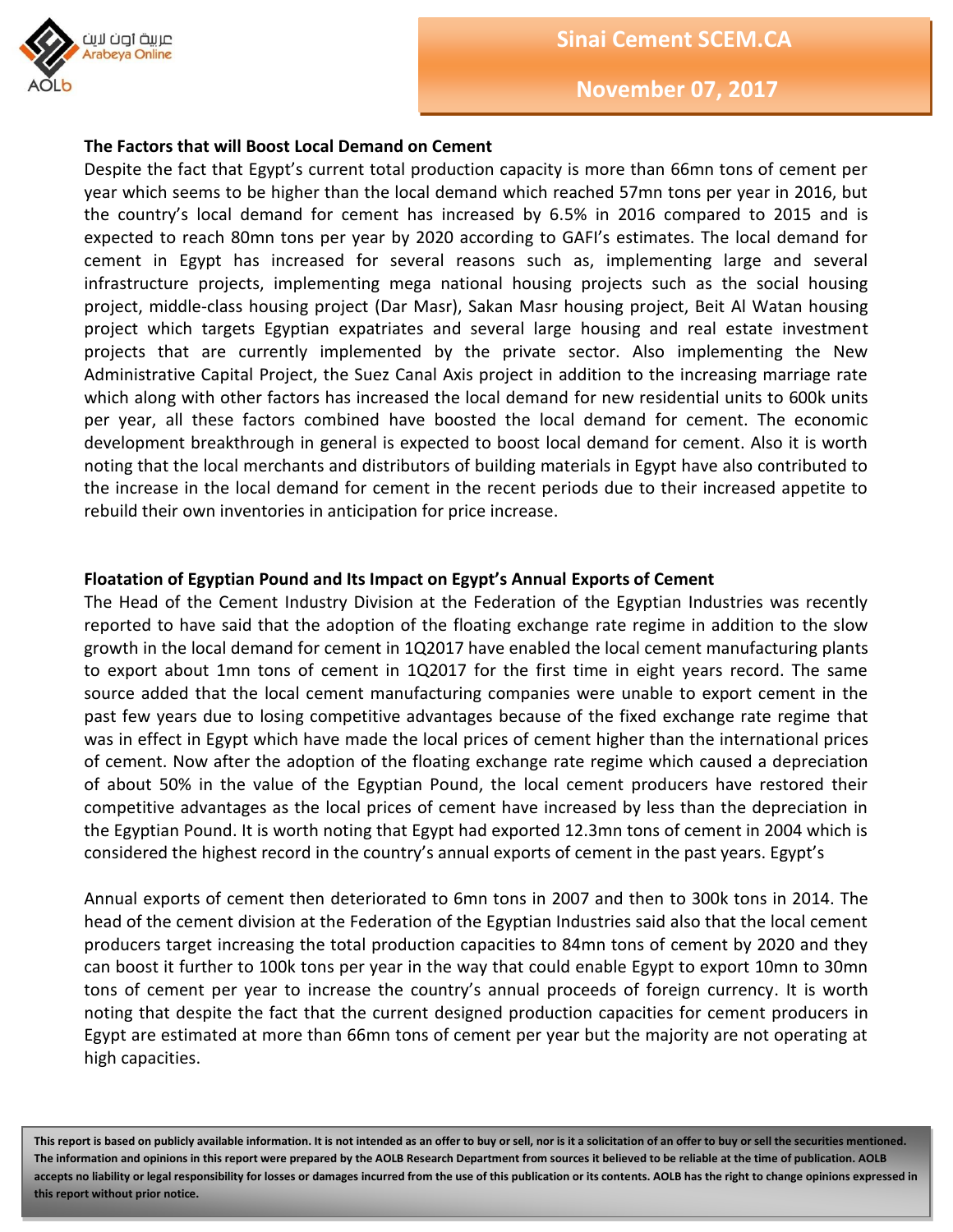



According to the head of the cement division at the Federation of the Egyptian Industries, the current supply of cement in the Egyptian market exceeds the current demand by 10mn tons in the way that could enable the local cement producers to export 10mn tons of cement per year with the surplus to increase to 30mn tons of cement per year by the time the new plants (that have been granted licenses recently) are being put into stream. The mentioned surplus can be directed to exports, according to the same source.

In fact, Saudi Arabia was reported to have a surplus of 20mn tons of cement per year that can be directed for exports if the Saudi Government lifts the ban on cement exports. Therefore, Saudi Arabia's cement exports could represent real threat for Egypt's cement exports to the neighboring states particularly that the Saudi cement firms enjoy more fuel subsidies than their Egyptian counterparts.

# **Trend of Local Prices of Cement in Egypt in the Past Years**

In fact the average ex-factory local prices of cement in the Egyptian market have increased from EGP 300/ton in 2007, EGP 404/ton in 2008, EGP 460/ton in 2009, EGP 537/ton in 2010, EGP 439 ton/2011, EGP 541/ton in 2012, EGP 775/ton in 2013, EGP 791/ton in 2014, EGP 650/ton in 2015 to EGP 730- 810/ton in 2017.

#### **Current Fuel Blend Allowed for Cement Manufacturing Firms in Egypt**

In fact, the cement manufacturing plants operating in Egypt used to rely on natural gas and fuel oil as main sources for the energy required for production processes for this industry in Egypt in the past years. Starting May 2014 and amid the country's severe energy crisis, the government has decided to allow the local cement manufacturing firms to use the European fuel blend as a main source for energy instead of the fuel oil and natural gas. The European fuel blend consists of 85% of coal while the remaining 15% consist of natural gas, fuel oil, RDF and biomass and other alternative fuel sources. The most important raw materials for cement industry are limestone that is obtained from the local quarries in addition to energy sources which are coal, RDF, fuel oil, natural gas and electricity. The cement industry's production costs are also affected by the cost of the land shipping for sales and raw materials, labor costs, packaging costs, interest costs and other operating costs.

#### **Reasons for Pending Development Breakthrough in Sinai Peninsula**

We expect a breakthrough in the development projects and the construction and building activities in Sinai Peninsula in particular and Egypt in general in the coming period. For Sinai Peninsula, The Egyptian President in April 2016 has ratified the agreement signed with Saudi Arabia by which the Saudi Development Fund will secure USD 1.5bn in loans to finance development projects in Sinai. Also the Egyptian government is currently implementing in partnerships with local and foreign investors several mega projects at Suez Canal Axis project. Also the tunnels that are currently being implemented beneath the Suez Canal in Ismailia and Port Said are expected to be ready by the mid of 2018 and the end of 2018, respectively and at the latest. The two tunnels are expected to increase the Egyptian population residing in Sinai Peninsula in the way that will boost development and housing sector in Sinai.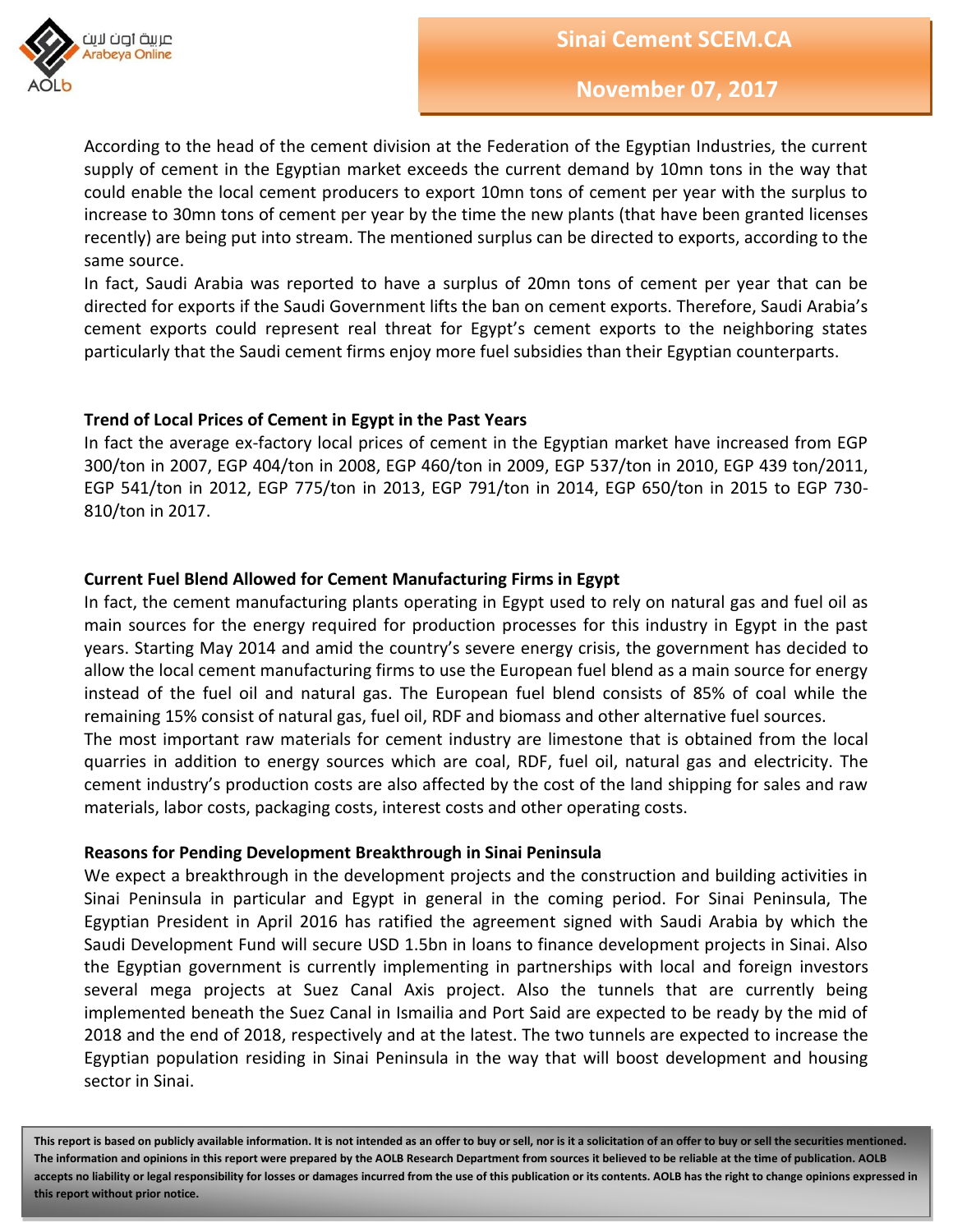

**Sinai Cement SCEM.CA**

**November 07, 2017**

The Egyptian Minister of Housing was reported to have said that the country's 2030 vision strategy aims at increasing the urban area in Egypt from 7.8% at the time being to 11% in the way that will increase the urban area in the country from 78.99k  $km^2$  now to about 110k  $km^2$  as the total area of Egypt is estimated at 1mn km².

All these reasons will argue in favor of a brilliant future for Sinai Cement SCEM.CA provided that the current military confrontation between the Egyptian Armed Forces and the terrorists groups in Sinai will come to an end very soon, perhaps by the time the new tunnels are brought into stream as the change of the demographics of Sinai shall end the terrorism in the peninsula, according to our own viewpoint.

# **Valuation Assumptions for Sinai Cement SCEM.CA**

- The company will increase its total outstanding number of shares to 136.116mn shares through issuing new shares with the proceeds of the capital increase to be used in settling the current outstanding banking facilities.
- The company's main production lines which have total annual production capacities of 3.5mn tons of cement (grey cement) will operate at 70% utilization rate within 2018 compared to a utilization rate that is much lower than 50% in 1H2017. Therefore, the company will produce 2.45mn tons of cement within 2018 with the total production to be directed for immediate sales.
- The fuel blend that will be used by the company in 2018 consists of coal (85%) and fuel oil (15%). As 2.082mn tons of cement will be produced by coal and 367.5k tons of cement will be produced by fuel oil in 2018.
- For producing one ton of cement the company will consume 200kg of coal.
- For producing one ton of cement the company will consume 56kg of fuel oil.
- The company has already converted its plants into using coal since Aug 2016.
- For producing one ton of cement the company will consume 105 kw of electricity at a price of EGP 0.55/kw.
- The prices of the other raw materials such as limestone will be in line with the most recent data.
- The ex-factory selling price for cement by the company will be EGP 750/ton.
- The price of fuel oil will be EGP 3.5k/ton.
- The price of coal will be EGP 2k/ton as an average for using pet-coke in addition to imported coal.
- Other operating expenses such as SG&A, depreciation, land shipping costs etc. have been used in line with its recent levels and the average of its shares as percentage to sales revenues.
- The company's investment stake which is 25.4% in its subsidiary "Sinai White Cement Portland" has not been taken into account in the estimated fair value. It is worth noting that the mentioned subsidiary has an annual designed production capacity of 800k tons per year of white cement and this company has reported a net profit after tax of EGP 995k in 1Q2017.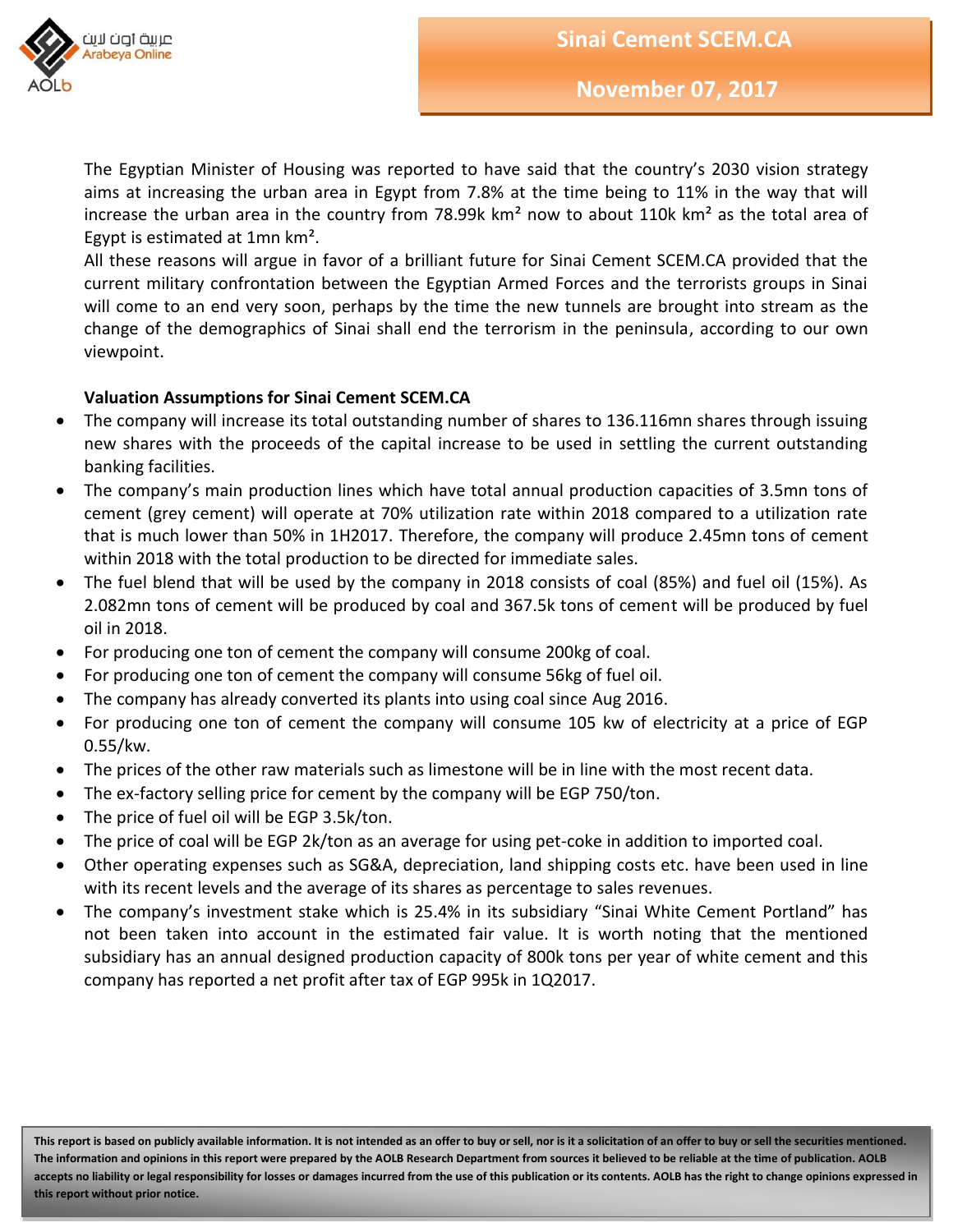

# **Estimated Fair Value for SCEM.CA by Relative Valuation Techniques**

In accordance with the above mentioned assumptions, we have estimated the company's net profit after tax to reach EGP 264mn in 2018. Since the company's current market price is EGP 21.60/share, the company's share will then be trading at a P/E of 11.13x for FY2018 versus current P/E of 13.74x and 16.4x for building and construction sector and the whole EGX market, respectively (the P/E of the sector and the market according to EGX estimates in the report date). Therefore, we do believe that the stock will be relatively undervalued at the current market price and that its fair value is close to EGP 29.24/share which refers to a P/E of 15.07x.

#### **Important Note**

Our set assumptions and the estimated fair value for SCEM.CA will not be applicable unless the current military operations in Sinai Peninsula come to an end completely before the beginning of 2018. We assume that the Army will be able to achieve this target at the latest by the mid of 2018 after the opening of the first tunnel beneath the Suez Canal in Ismailia Governorate. The security conditions in the Sinai Peninsula will be much better by the time the Egyptian citizens flow in millions to Sinai, in the way that change the demographic structure of the Peninsula's majority of population in favor of the Egyptians against the Bedouin of Sinai, which is expected by the opening of the two tunnels beneath the Suez Canal at Ismailia and Port Said (which are currently under construction) within 2018.